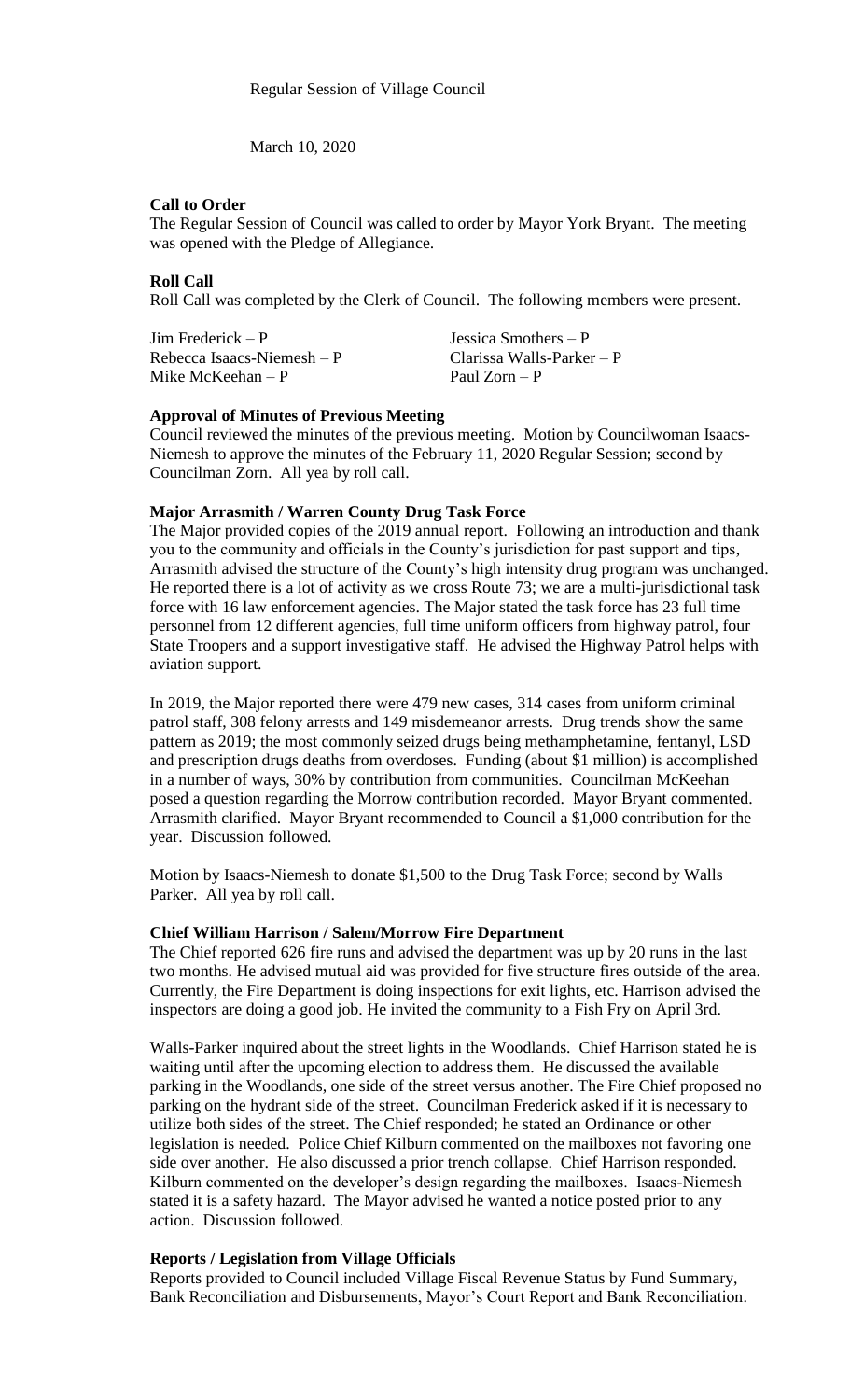March 10, 2020

The Mayor advised the old Catholic Church was cited in court and a few corrections were made at the Plaza. It has been somewhat cleaned up.

Village Administrator Whitacre discussed the zoning update, advising that changes in Ordinance 1098 have helped lead to the clean-up. She stated the owner of Morrow Plaza was given 60 days to respond to a number of infractions; he has swept the lot and addressed the fence on one side. She stated the back is still in need of work. The Administrator advised she will bring an Ordinance regarding the long-term parking of trucks which must be addressed.

Whitacre provided additional zoning updates; a letter was sent to the owner of 316 Pike Street to repair the roof and add shingles, and receipt of a zoning permit for the new school at 609 Welch Road over the next few months, parking and turn lanes will be addressed. She advised 155 zoning permits were submitted in 2019, and 41 have been submitted to date in 2020.

The Administrator reported on a Community Development Grant submitted to Warren County for Phegley Park for \$200,000. She provided a picture of the existing restrooms along with new renderings provided by Warren County Regional Planning Commission. She discussed the park acreage and clarified the total costs of the project as submitted were \$382,000. Whitacre stated the difference above the \$200K would be sought through an online fundraising campaign and possible grants through the Chamber of Commerce. She advised Phase I would involve grading and playground equipment. Mandy Beamer and Bev Massey asked questions regarding the park. The Mayor commented on contributions. Daniel Pilgrim asked if there was a possibility of volunteers for work needed at the park. Discussion followed.

Fiscal Officer Tina Powell reported the current Rumpke rate for the Village residents is \$34.82 bi-monthly; residents are billed \$31.46 bi-monthly. She discussed the rates per types of dumpsters. Powell advised Receipts are \$202,291 versus payments of \$192,710. Discussion followed. The matter was tabled until the following month.

Councilman McKeehan reported that a tree was taken down at Veteran's Memorial Park; Mike Hanna of Public Works arranged to have it removed. Mayor Bryant advised Warren County Parks Director Easterly's mother was hit by a car and died on Saturday.

Smothers asked if McKeehan had been in touch with Mr. Carmack who owns property along Blackhawk Road. Walls-Parker stated they have been working over there. McKeehan stated when Carmack has more information, he will come to the Council Meeting. Smothers asked a question about community service for the park. The Administrator stated it is currently a proposal. Smothers commented.

Frederick reported he was reviewing proposals and pricing for redoing the Morrow sign at the west end of the Village, one at \$1,985.82 and a second at \$2,978.54. He advised he is currently pursuing the cheaper quote. He provided photos of mock-ups. Mayor Bryant stated the current sign is rotted. Frederick advised he did not have pricing for the modern sign. McKeehan asked about the materials pictured and if one was aluminum. Frederick advised he was working with two different companies. Isaacs-Niemesh stated she felt the blue and gray color was the best. Several Council members liked the newer version.

Zorn stated the Board of Elections needs volunteers. He also advised Census takers were needed as door knockers. He commented on the back of the Morrow Plaza. Zorn stated a message from Scott Lipps advised we are #2 on the list for the bridge project. He stated water bags have been received for the trees. Zorn advised the Air force flag that is needed for Bishop Park is on order and the Village is at the top of the list for trees along the Bike Trail. He stated the Historical Society is missing a few items from the attic of the Depot and would like to search for them. Discussion followed. At the intersection of Welch Road and